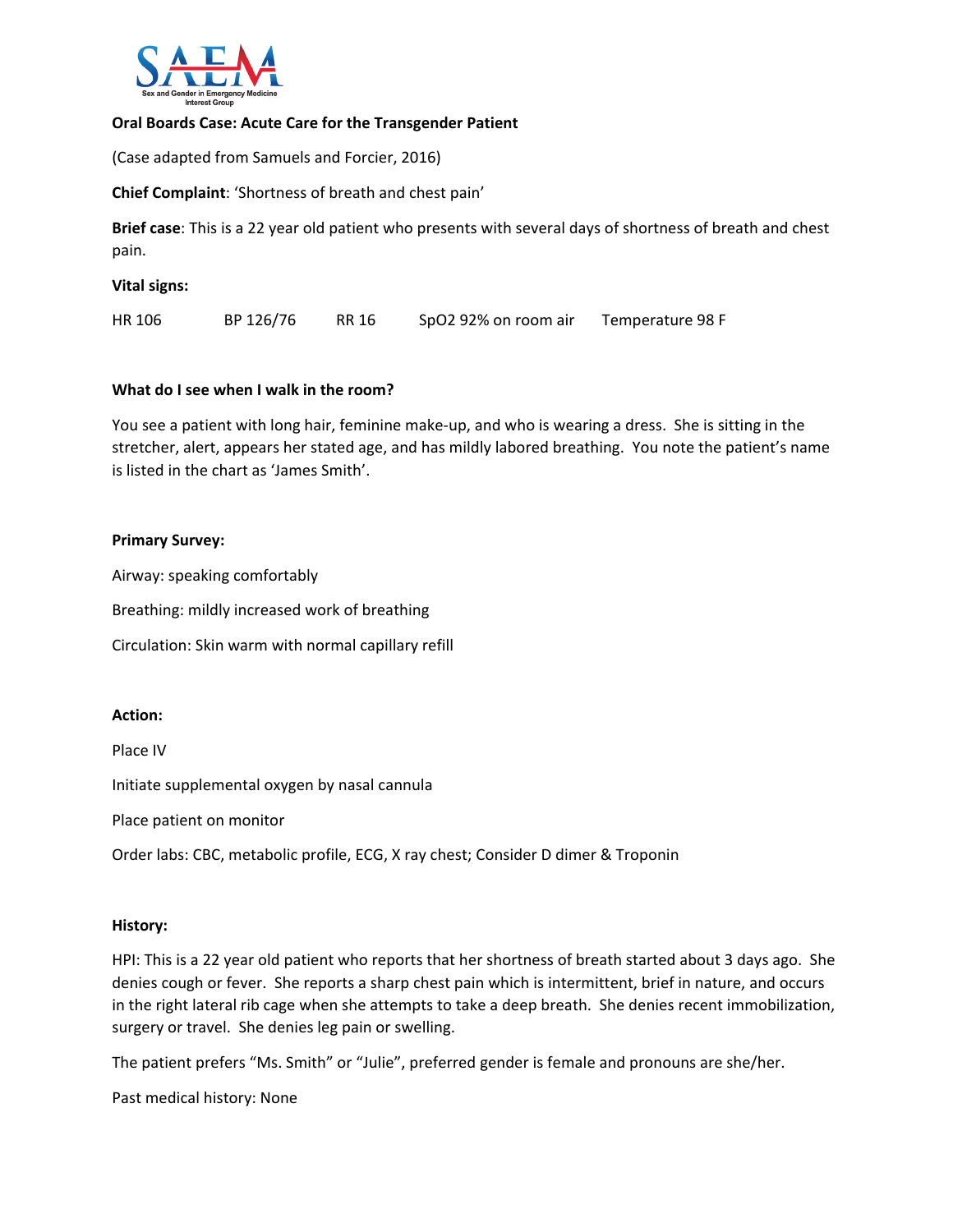

#### Past surgical history: None

Medications: Recently started estrogen pills, which she's been buying from a friend (She doesn't have a primary care doctor).

Allergies: None

Social history: Endorses 1 pack per day tobacco use; denies alcohol or other drug use.

Family history: No significant family history.

**Stimulus 1**: ECG (courtesy of ecglibrary.com) – correct interpretation is sinus tachycardia



#### **Examination:**

HEENT: normal; prominent laryngeal prominence and low decibel voice

Chest/heart: normal

Abdomen: normal

Extremities: normal

Neuro: normal

Skin: normal

GU: deferred at patient's request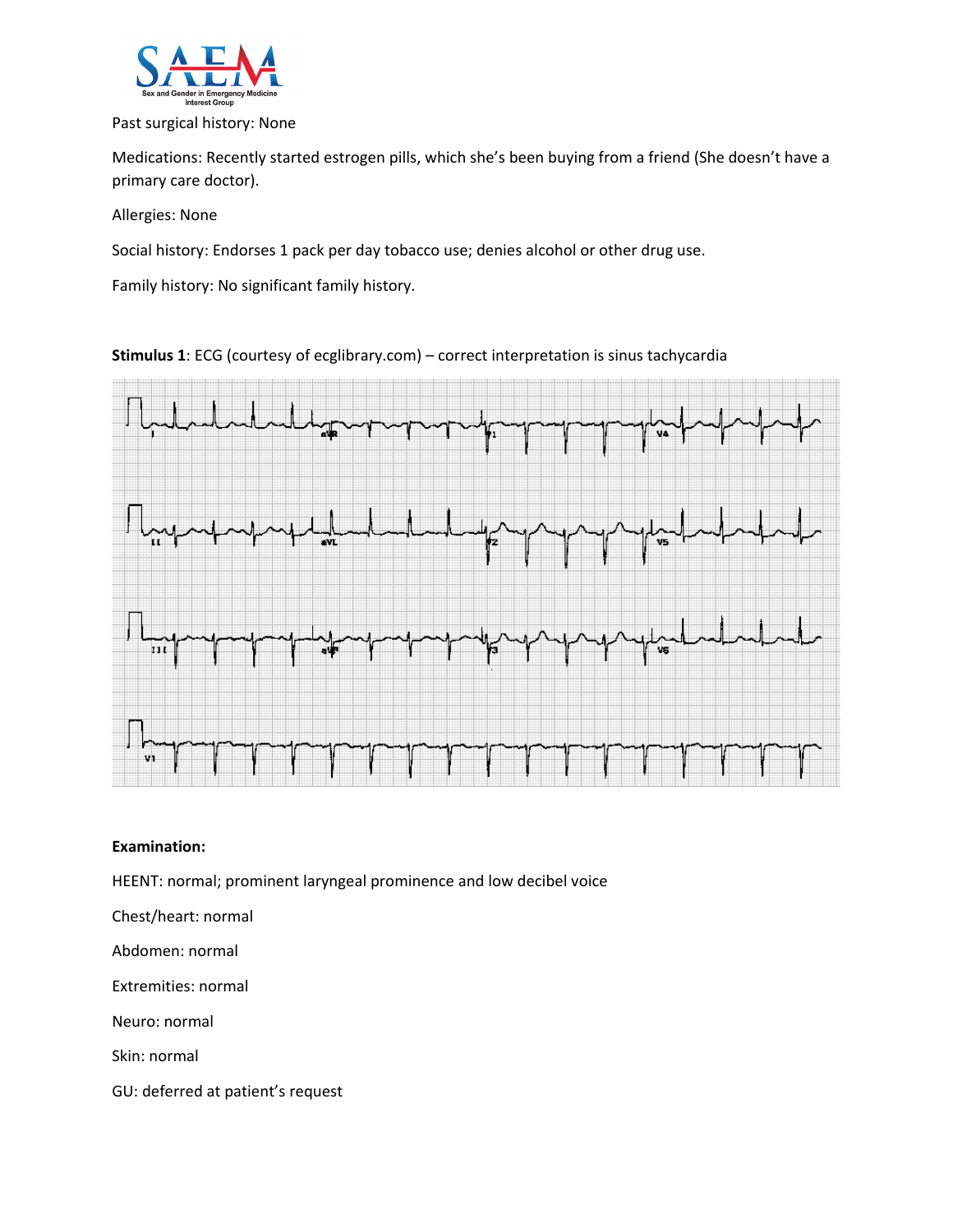

**Patient reassessment**: Patient reports improved shortness of breath with the administration of oxygen via nasal cannula.

### **Repeated Vital signs:**

|  | HR 104 | BP 124/76 | RR 18 | SpO2 96% on 2L/min oxygen via NC Temperature 98 F |  |
|--|--------|-----------|-------|---------------------------------------------------|--|
|--|--------|-----------|-------|---------------------------------------------------|--|

**Monitor**: Sinus tachycardia

### **Laboratory results:**

# **Laboratory results (Normal range):**

#### **CBC**

| <b>WBC</b>       | 12,000/mm3 (4500 -10,000/mm3)                           |
|------------------|---------------------------------------------------------|
| Hgb              | 12.5g/dL (Males 13.5-16.5 g/dL; Females 12.0-15.0 g/dL) |
| Hct              | 36% (Males 41-50%; Females 36-44%)                      |
| <b>Platelets</b> | 115,000mm3 (100,000-450,000)                            |
| Segs             | 80% (54-62%)                                            |
| Lymphs           | 9% (24-44%)                                             |
| <b>Monos</b>     | 7% (3-6%)                                               |

#### **Chemistry**

| Na+                | 135 mEq/L (135-147 mEq/L) |
|--------------------|---------------------------|
| K+                 | 4.0 mEq/L (3.5-5.2 mEq/L) |
| HCO <sub>3</sub> - | 20 mEq/L (19-25 mEq/L)    |
| $Cl-$              | 104 mEq/L (95-107 mEq/L)  |
| Glucose            | 162 mg/dL (60-110 mg/dL)  |
| <b>BUN</b>         | 25 mg/dL (7-20 mg/dL)     |
| Creatinine         | 1.1 mg/dL (0.5-1.4 mg/dL) |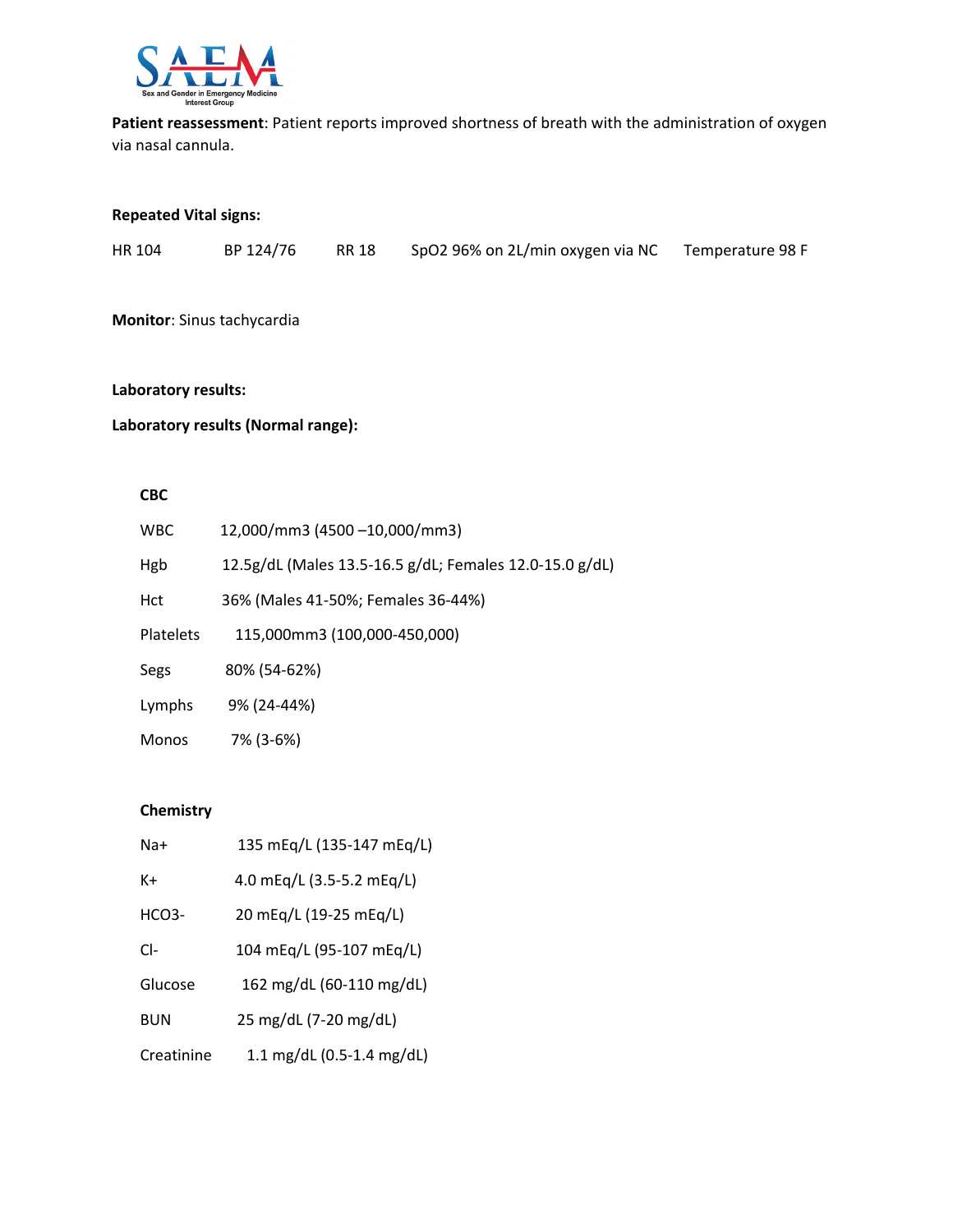

# **Urinalysis**

| Color           | Yellow (Yellow: light pale to dark amber) |
|-----------------|-------------------------------------------|
| Sp Gravity      | 1.030 (1.005-1.025)                       |
| Glucose         | Negative ( $<$ 130 mg/dL)                 |
| Protein         | Negative (Negative)                       |
| <b>Ketones</b>  | Negative (Negative)                       |
| LE              | Negative (Negative)                       |
| <b>Nitrites</b> | Negative (Negative)                       |
|                 | Leukocyte esterase Negative (Negative)    |
| <b>WBC</b>      | $0-2$ /HPF (< 2/HPF)                      |
| <b>RBC</b>      | $0-2/HPF (2/HPF)$                         |
| <b>HCG</b>      | Negative (Negative)                       |

# **Venous blood gas**

| рH               | 7.34 (7.32-7.42)       |
|------------------|------------------------|
| pCO <sub>2</sub> | 34 mm/Hg (38-52 mm/Hg) |

## **Liver panel**

| AST      | 35 U/L (8-48 U/L)               |
|----------|---------------------------------|
| ALT      | 38 U/L (7-55 U/L)               |
| Alk Phos | 60 U/L (45-115 U/L)             |
| T. Bili  | 0.8mg/dL (0.1-1.2 mg/dL)        |
| Albumin  | $4.0$ g/dL $(3.5-5.0)$ g/dL $)$ |
| Protein  | 7.0g/dL 6.3-7.9 g/dL)           |
| Lipase   | 70 U/L (0-160 U/L)              |

# **Coagulation Studies**

| INR | $1.0(0.8-1.2)$             |
|-----|----------------------------|
| PTT | 32 seconds (25-35 seconds) |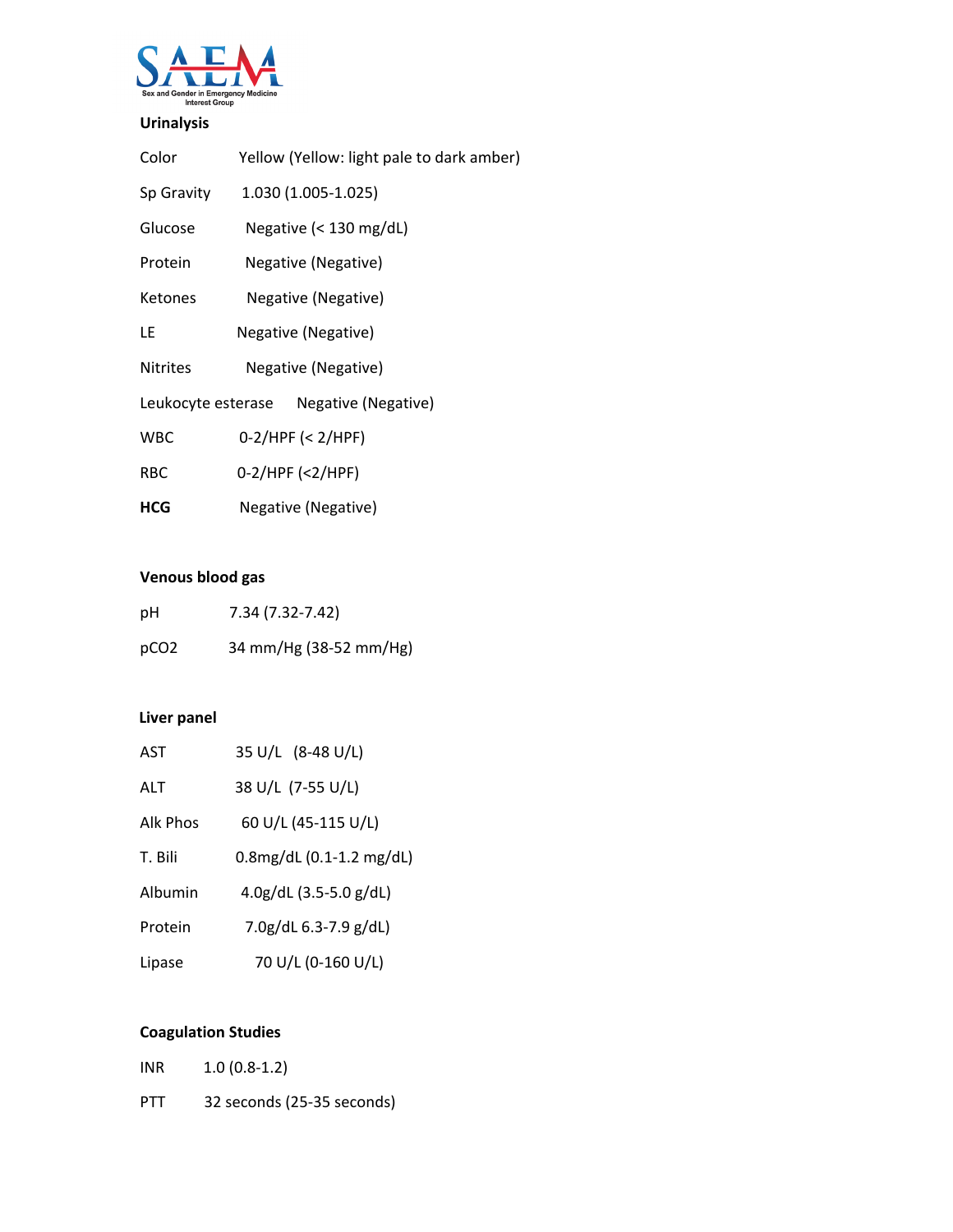

 **Troponin I** (if ordered) 0.01 ng/mL (normal is less than 0.02 ng/mL)

 **D dimer** (if ordered) 260 ng/mL (normal range is < 250 ng/mL)

### **Critical Actions:**

Patient is asked for preferred name, preferred title, preferred gender, and preferred pronoun(s); and then uses them consistently throughout the encounter.

Identify risk factors for pulmonary embolism – particularly estrogen use without the supervision of a medical provider.

Evaluate the patient with CT Chest angiography or V/Q scan to assess for pulmonary embolism – if this is ordered, the imaging will be positive for several right sided segmental pulmonary embolus.

Discuss intervention with the patient at the bedside: consider risks versus benefits of outpatient oral anticoagulation for low risk PE versus admission for high risk PE Update the patient's family members about her condition and her disposition.

Discuss the patient's needs as a transgender individual with the charge nurse in order to obtain an appropriate room assignment.

Offer to refer the patient for assistance in obtaining a primary care provider.

### **Examiner Instructions:**

This is a case of a patient who reports she is a transgender individual, who is treating herself with estrogen pills she is obtaining from a friend, and who does not have established medical care. Given a history of tobacco abuse and hormone use, the patient is at risk for pulmonary embolism.

"Transgender" is a broad term that is used to describe individuals whose gender identity or expression differs from the gender they were assigned at birth (Samuels and Forcier, 2016). "Trans" or "Transgender" describes a broad spectrum of gender identities.

It is incorrect to call the person "**a** transgender" or to use the term "**transgendered**" – it is most correct to describe an individual as "transgender", "trans", a "transgender male", "trans male", "transgender female" or "trans female" etc. As some patients are "gender fluid", meaning that gender identity is on a spectrum between male and female, and may change over time, it is important to respectfully ask all transgender patients for preferred name, title, gender, and pronoun(s). **Transsexual is a**n older term for people whose gender identity is different from their assigned sex at birth who seeks to transition from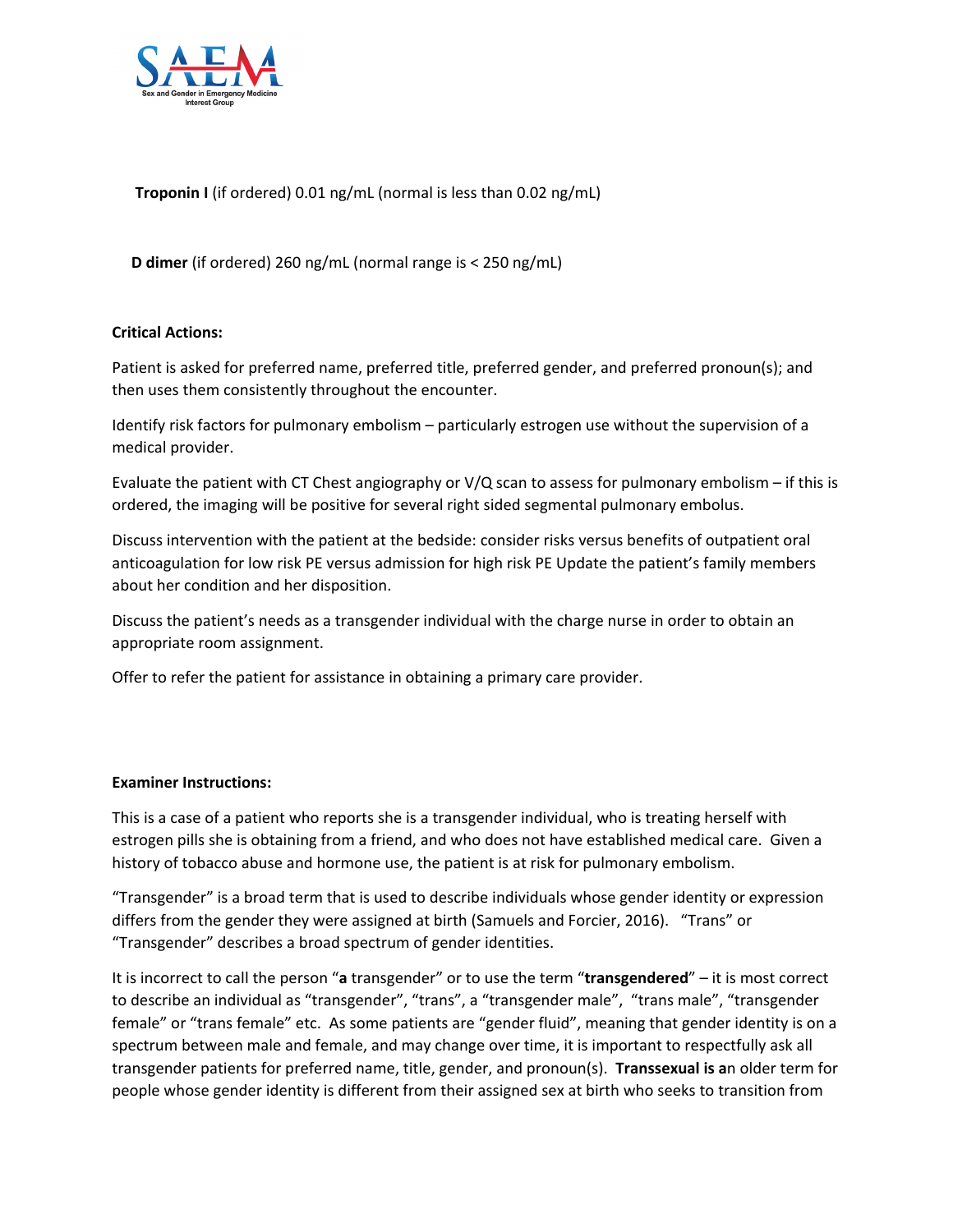

male to female or female to male. Many do not prefer this term because it is thought to sound overly clinical. Documentation in the record may include FTM or MTF to indicate their transition from Female to Male, or Male to Female.

Trans patients face significant barriers to medical care due to discrimination, unemployment, poverty, and other health inequalities. Fear of discrimination may prevent trans patients from reporting hormone use, substance use, exposure to violence such as intimate partner violence, or psychiatric concerns. Emergency physicians must provide compassionate and competent care to the trans community, because for many trans patients, the emergency department may provide the only access to medical care. Trans patients are at increased risk for substance abuse, psychiatric issues, and physical or sexual violence. Trained emergency providers should consider screening trans patients to assess their psychosocial needs and should refer patients to appropriate resources and providers.

For further discussion on inpatient versus outpatient management of PE:

#### **HESTIA Criteria for Determination of High Risk versus Low Risk PE**

| Is the patient hemodynamically unstable?                                                                                  | Yes        | No. |
|---------------------------------------------------------------------------------------------------------------------------|------------|-----|
| Is thrombolysis or embolectomy necessary?                                                                                 | <b>Yes</b> | No. |
| Active bleeding or high risk of bleeding?                                                                                 | <b>Yes</b> | No. |
| More than 24h of oxygen supply to maintain SpO2 > 90%?                                                                    | <b>Yes</b> | No. |
| Is Pulmonary embolism diagnosed during anticoagulant treatment?                                                           | <b>Yes</b> | No. |
| Severe pain needing IV pain medication for more than 24H?                                                                 | <b>Yes</b> | No. |
| Medical or social reason for treatment in the hospital for more than 24h? (infection,<br>cancer, lack of social support?) | <b>Yes</b> | No. |